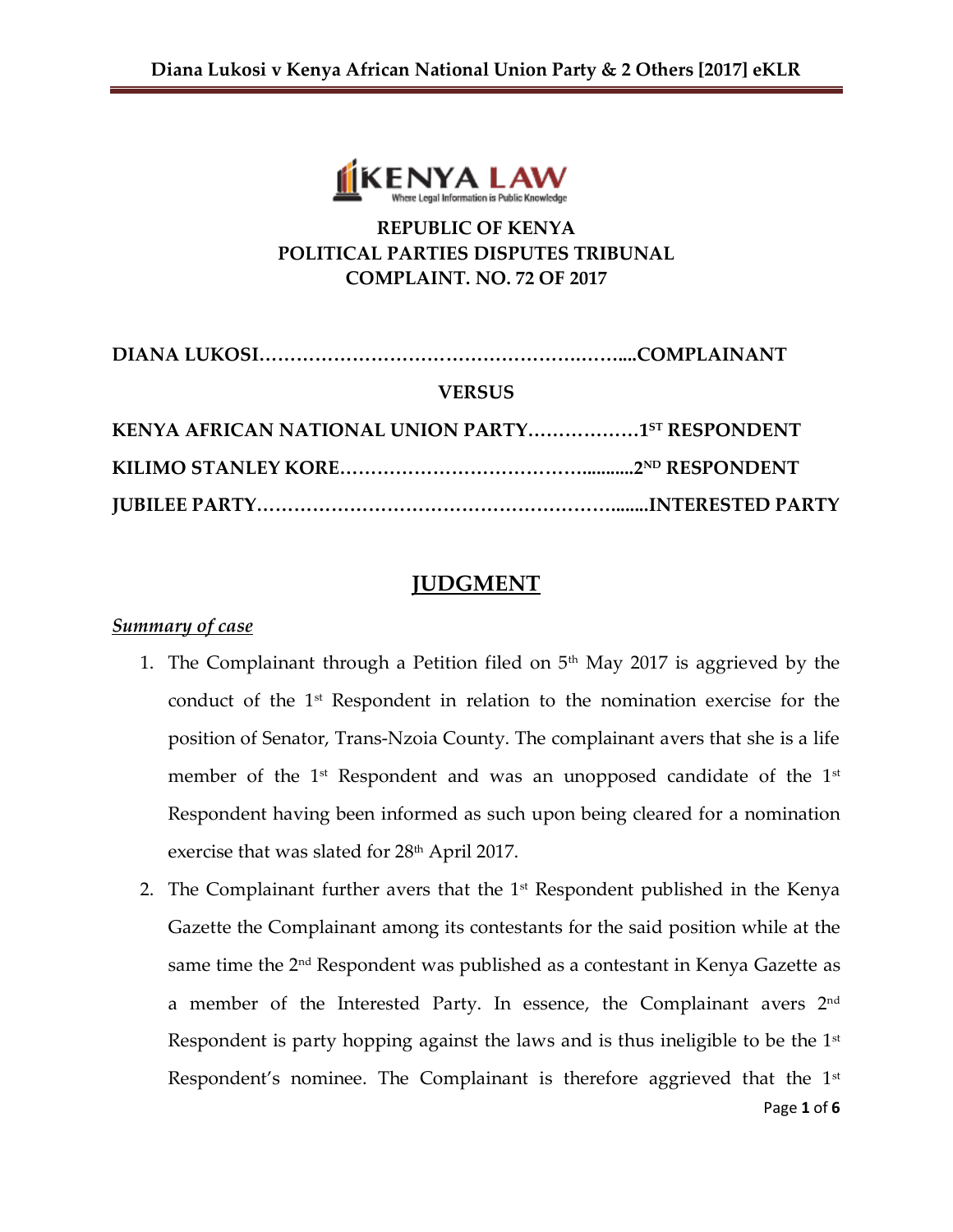Respondent has since issued a nomination certificate in favour of the 2<sup>nd</sup> Respondent as a direct nominee in total disregard of the Complainant's expressed intent to participate. The Complainant's attempts to have the matter resolved within the party has not borne fruit as her complaint letters and visits to the party have been ignored.

### *The Response*

- 3. The  $1<sup>st</sup>$  Respondent filed a Replying Affidavit on  $11<sup>th</sup>$  May 2017 sworn by its Chairman of the Election Board, Edward Kivuvani. The  $1<sup>st</sup>$  Respondent maintains that it has powers under Article 24(a) of its Constitution (revised in 2012) to nominate a member as a candidate and under Article 24(8) and (10) of the Party Constitution which empower the  $1<sup>st</sup>$  Respondent to give a direct nomination to a sole candidate. The 1<sup>st</sup> Respondent submits that it acted in a proper manner and refutes that the Complainant was promised a direct nomination.
- 4. The  $1<sup>st</sup>$  Respondent also argues that the  $2<sup>nd</sup>$  Respondent had defected from the Interested Party long before the ruling to block out party hoping was delivered and that there was no conclusive evidence to demonstrate that the 2<sup>nd</sup> Respondent is a member of the Interested Party. The 1<sup>st</sup> Respondent also refutes that its National Election Board had cleared the Complainant to participate in the nomination exercise as she had not fully complied with the requirements of the party's Constitution. They further note that the Claimant has not exhausted the mandatory internal dispute resolution mechanism as per Article 21 of the  $1<sup>st</sup>$ Respondents Constitution read together with Section 40(2) of the Political Parties Act.
- 5. The Interested Party appeared in the proceedings but took no position on the issue for determination.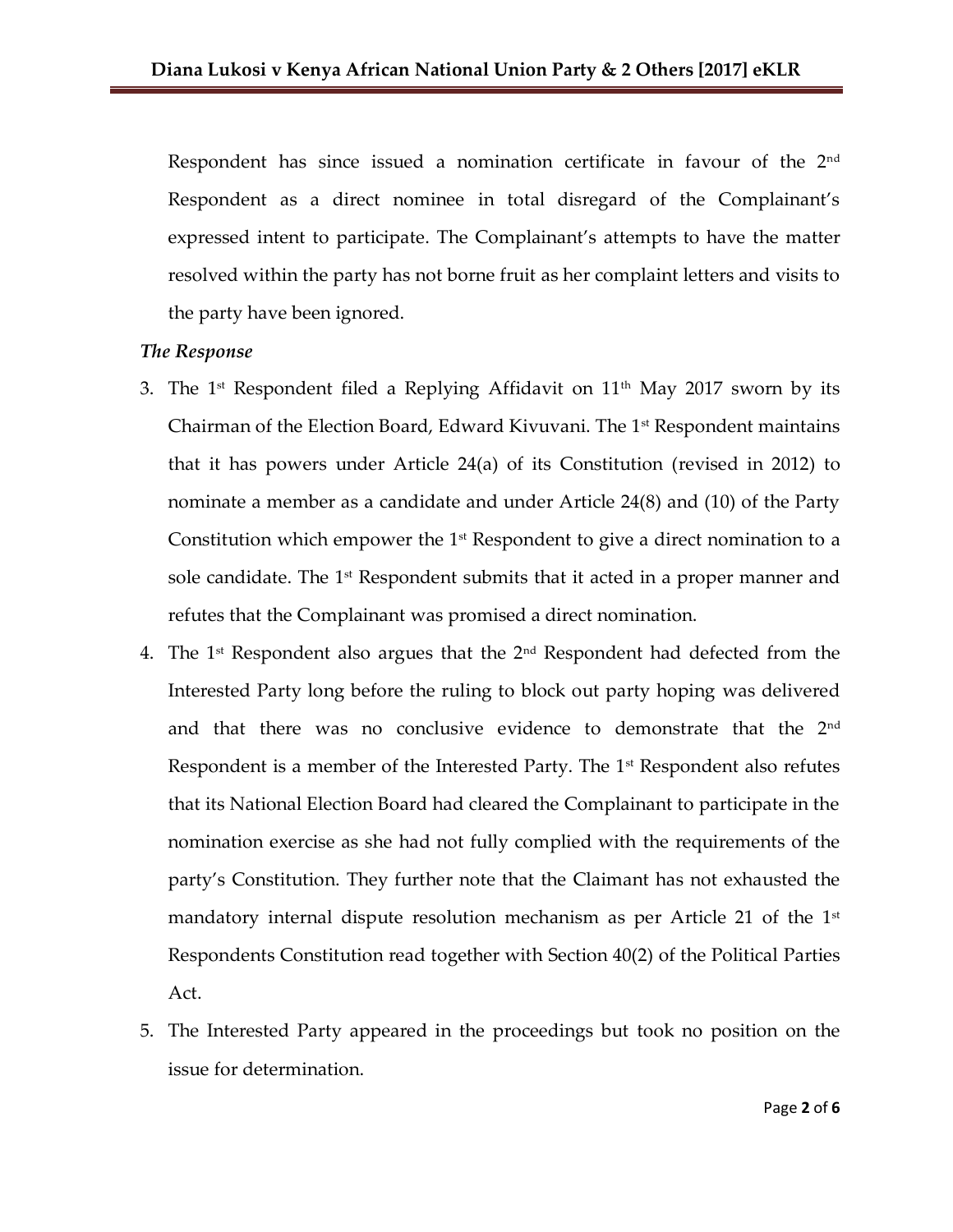#### *Issues for determination*

- 6. The Tribunal has framed the following issues for determination.
	- *a) Whether the Tribunal has jurisdiction over this dispute.*
	- *b) Whether the 1st Respondent should issue a nomination certificate to the complainant as the unopposed candidate.*

#### *a) Whether the Tribunal has jurisdiction over this dispute.*

- 7. The Tribunal's jurisdiction over disputes between a political party and its member and over party primaries are set out in Section 40(1)(b) and (fa) of the Political Parties Act respectively. The Tribunal has appreciated the importance of a party member to resolve disputes through the existing party internal dispute resolution mechanism before approaching the Tribunal. The Tribunal takes the position that the party member has to satisfactorily demonstrate that he/she made an attempt to raise and address the dispute with the party, upon which the Tribunal exercises its jurisdiction. The Tribunal is satisfied that the Complainant has made sufficient efforts as set out in her affidavit and find that Tribunal is properly seized of the complaint.
- *b) Whether the 1st Respondent should issue a nomination certificate as the unopposed candidate.*
- 8. The  $1<sup>st</sup>$  Respondent is entitled to field a candidate for the position of Senator, Trans-Nzoia county. This is both under the Provisions of Article 38 of the Constitution and Article 24 (a) of the  $1<sup>st</sup>$  Respondent's Constitution (Revised 2012). As we held in **PPDT Complaint No. 53 of 2017 Yakub Salah –vs- KANU** and **PPDT Complaint Nos.122,123,128 and 128 of 2017 Nyangweso Alfred**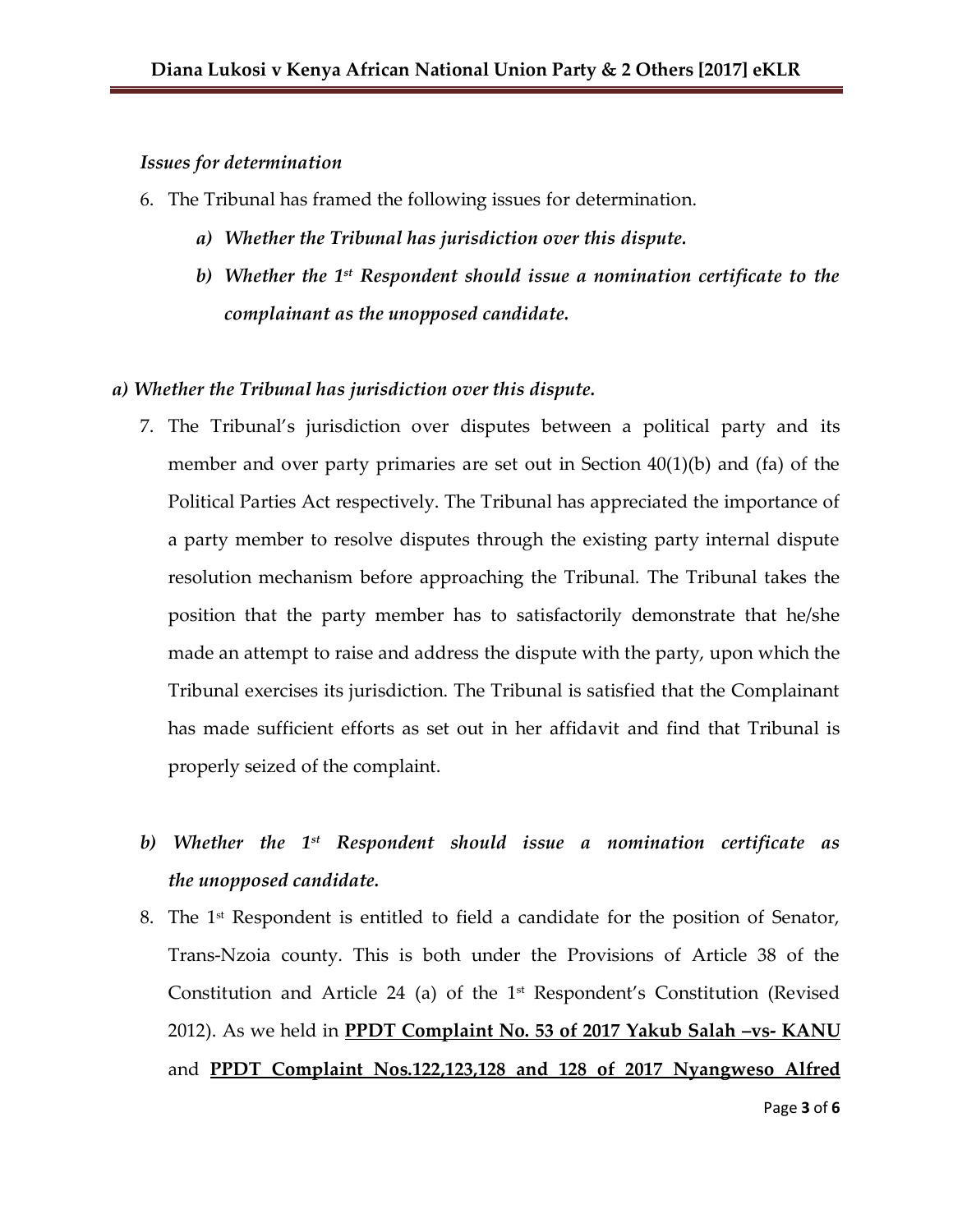**Akunga & 4 others v Jubilee Party of Kenya** (as consolidated), the moment a political party clears aspirants, the aspirants and their supporters have a legitimate expectation that a competitive nomination exercise would take place. This was further buttressed by the Kenya Gazette publication which indicated that the Complainant and the  $2<sup>nd</sup>$  Respondent as the aspirants cleared to participate in the nomination exercise. The Complainant has produced her clearance certificate from the  $1<sup>st</sup>$  Respondent's National Elections Board. The  $1<sup>st</sup>$ Respondent has not controverted this and as such we respectfully disagree with the 1st Respondent that it had not cleared the Complainant.

- 9. The question as to the eligibility of the  $2<sup>nd</sup>$  Respondent to participate in the  $1<sup>st</sup>$ Respondent's nomination also arose before the Tribunal. The Complainant submits that the  $2<sup>nd</sup>$  Respondent is a member of the Interested party and is thus precluded from party hopping under section 14(5) and 14(1) of the Political Parties Act as interpreted by the High Court in **Council of County Governors v**  Attorney General & Another [2017] eKLR. The Kenya Gazette publication by both the 1<sup>st</sup> Respondent and the Interested Party list the 2<sup>nd</sup> Respondent among its nominee for the position of Senator, Trans-Nzoia County under which this occurrence the Interested Party made no submissions.
- 10. We have considered the letter of resignation dated  $4<sup>th</sup>$  April 2017 produced by the 1 st Respondent in which the 2nd Respondent resigned from the Interested Party. The letter has been acknowledged as received by the office of the Registrar of Political Parties. This in our view is sufficient confirmation that the 2<sup>nd</sup> Respondent was no longer a member of the Interested Party. The 1<sup>st</sup> Respondent has also adduced Gold Membership status to the 2<sup>nd</sup> Respondent. From the evidence presented, it is clear that even though the 2nd Respondent was at one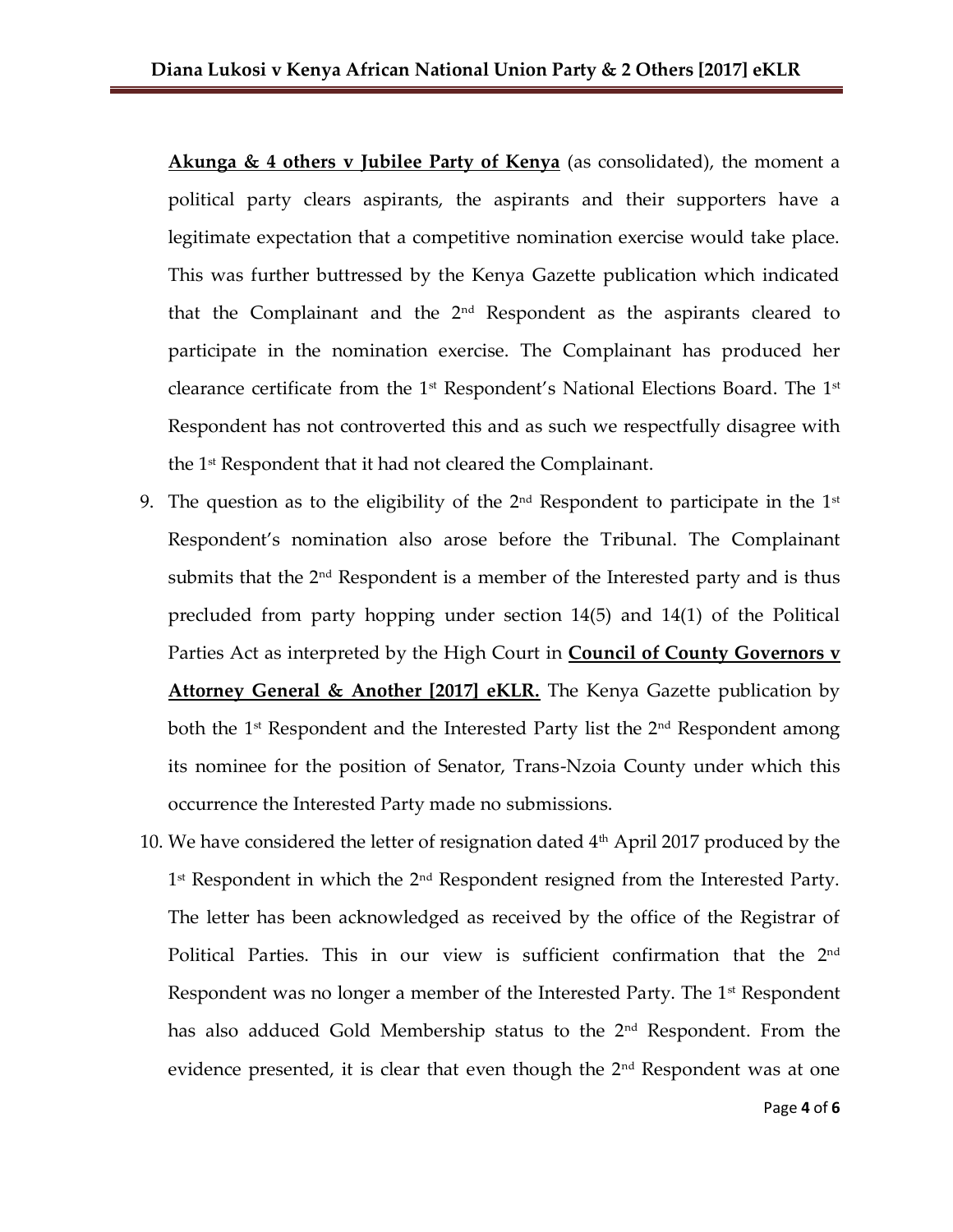time a member of the Interested Party, he had resigned. It is also shown that the 2 nd Respondent is a gold member of the 1st Respondent.

11. The evidence presented before the Tribunal does not support any allegation that the 2nd Respondent was by virtue of membership barred from participating in party activities of either the  $1<sup>st</sup>$  Respondent or the Interested Party. We also note that although the 2nd Respondent had been duly gazette by both parties, the said Gazette copies were of different dates.

### *Orders*

- 12. In the circumstances, we are unable to grant the reliefs as framed in the Petition dated 3rd May 2017. We nevertheless direct as follows:
	- a) The Nomination Certificate issued by the  $1<sup>st</sup>$  Respondent to the  $2<sup>nd</sup>$ Respondent be and is hereby nullified.
	- b) The 1<sup>st</sup> Respondent do conduct a fresh nomination exercise for the position of Senator, Trans-Nzoia County in accordance with the party Constitution and rules taking into consideration the interests of the Complainant and the 2nd Respondent together with the party members.
	- c) Notice to issue to Independent & Electoral Boundaries Commission.
	- d) No order as to costs.

## **DATED IN NAIROBI THIS 12TH DAY OF MAY, 2017.**

- **1. M. O. Lwanga …………………………………. (Presiding Member)**
- **2. Paul Ngotho……………………………..…...…(Member)**